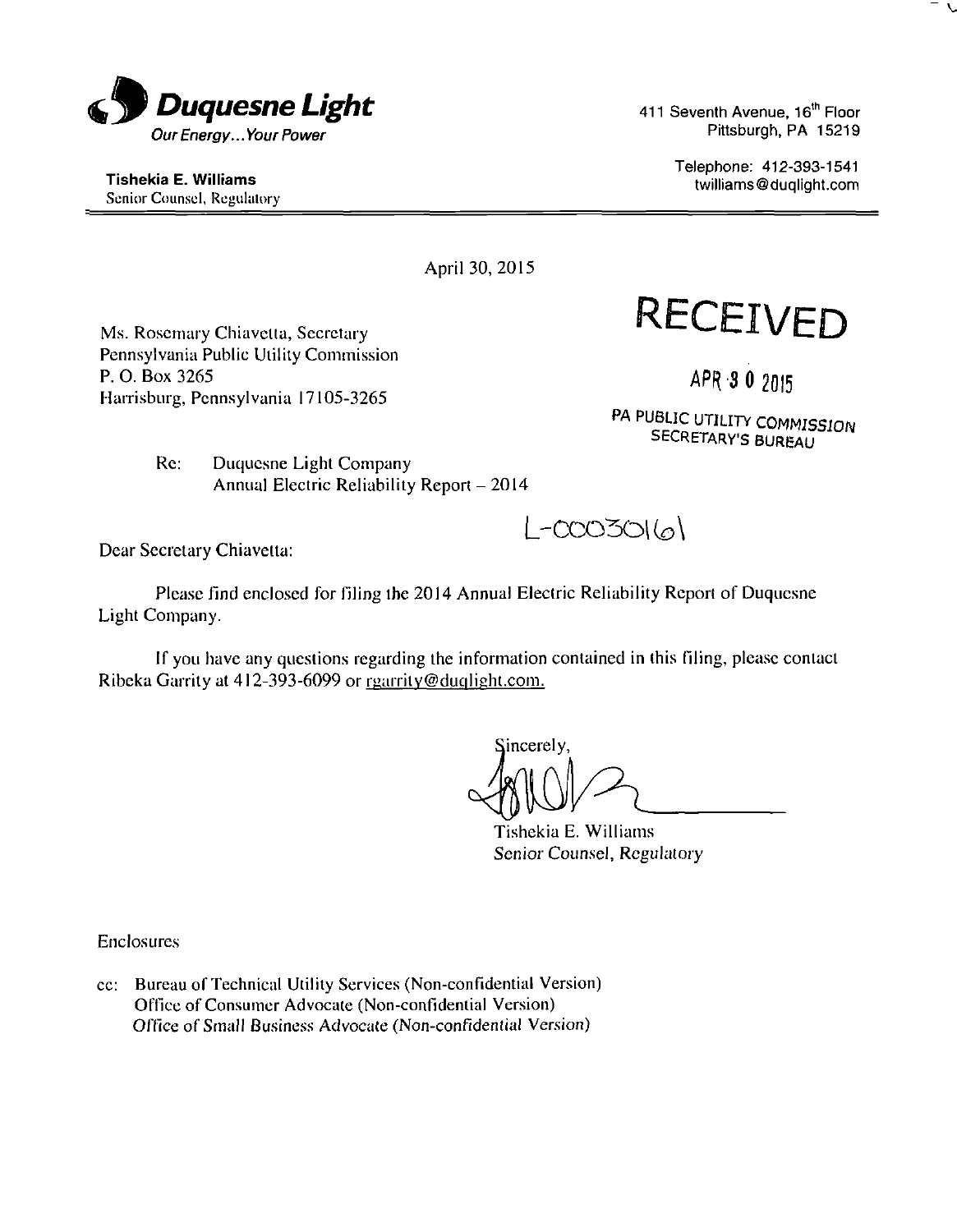



 $\mathbf{r}$ 

## APR. 3 0 2015

PA PUBLIC UTILITY COMMISSION SECRETARY'S BUREAU

# *2014 Annual Electric Reliability Report*

## *to the*

# *Pennsylvania Public Utility Commission*

*Duquesne Ught Company* 

411 Seventh Avenue Pittsburgh, PA 15219

 $\lambda$ 

April 30, 2015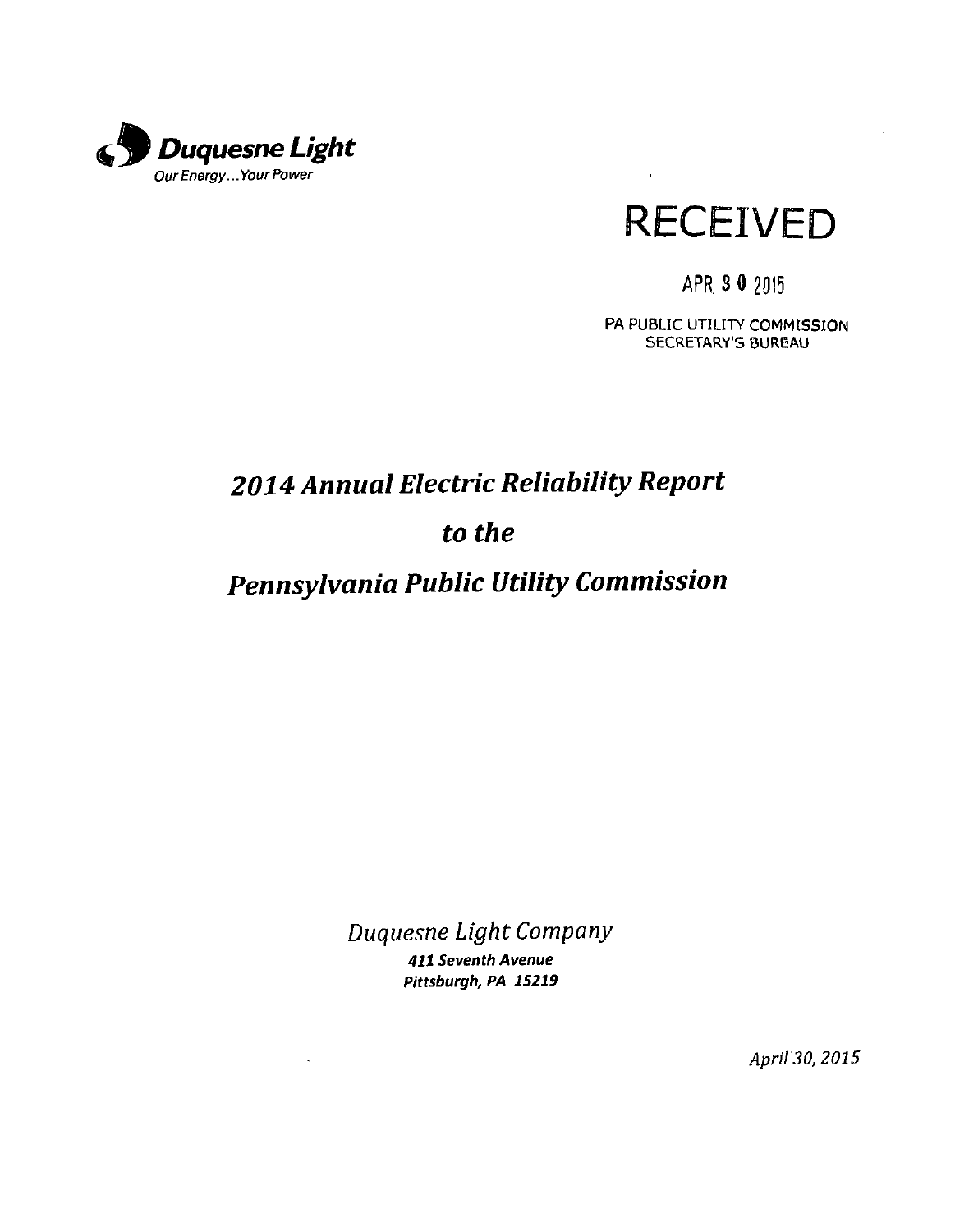## **DUQUESNE LIGHT COMPANY ANNUAL ELECTRIC RELIABILITY REPORT**

## **Filed April 30, 2015**

## **57.195 Reporting Requirements**

## **(a)(2) The name, title, telephone number and e-mail address of the persons who have knowledge of the matters, and can respond to inquiries.**

Ken J. Kallis - Manager, Asset Management (412) 393-8613, kkallis@duqliqht.com

Tishekia E. Williams - Senior Counsel, Regulatory (412) 393-1541, twilliams@duqliqht.com

## **(b)(1) An overall current assessment of the state of the svstem reliability in the electric distribution company's service territory including a discussion of the electric distribution company's current programs and procedures for providing reliable electric service.**

Duquesne Light Company's ("Duquesne Light" or "the Company") service territory covers approximately 817 square miles, with a well-developed distribution system throughout. Electric service reliability remains very consistent across the service territory. The combination of an effective outage restoration process and significant distribution automation allows the Company to quickly restore power to large numbers of customers in outage situations.

Achieving outstanding performance in system reliability continues to be one of Duquesne Light's most important long-term objectives. The Asset Management Group performs ongoing analysis of reliability indices, root cause analysis of outages, and tracking and monitoring of other performance measures. This is a long-term process to optimize reliability and to identify improvement opportunities. This includes making recommendations for capital projects such as circuit rehabilitation, new substations and distribution circuits. It also includes implementation of new advanced protection and coordination schemes on the distribution system that better localize customer outages and reduce momentary operations.

Duquesne Light continues its Emergent Work Process, which is used to identify problems, set priorities, and resolve reliability issues as quickly as possible. Each day, field personnel perform field inspections and any abnormalities are logged into a database. This database is reviewed regularly by the Emergent Work Team and any high priority problems are identified and a course of action is determined. Analysis at the device level is used to identify small areas where customers have experienced multiple outages. System level and even circuit level indices may mask these isolated problems. This is the short-term process for real-time analysis and reliability improvement.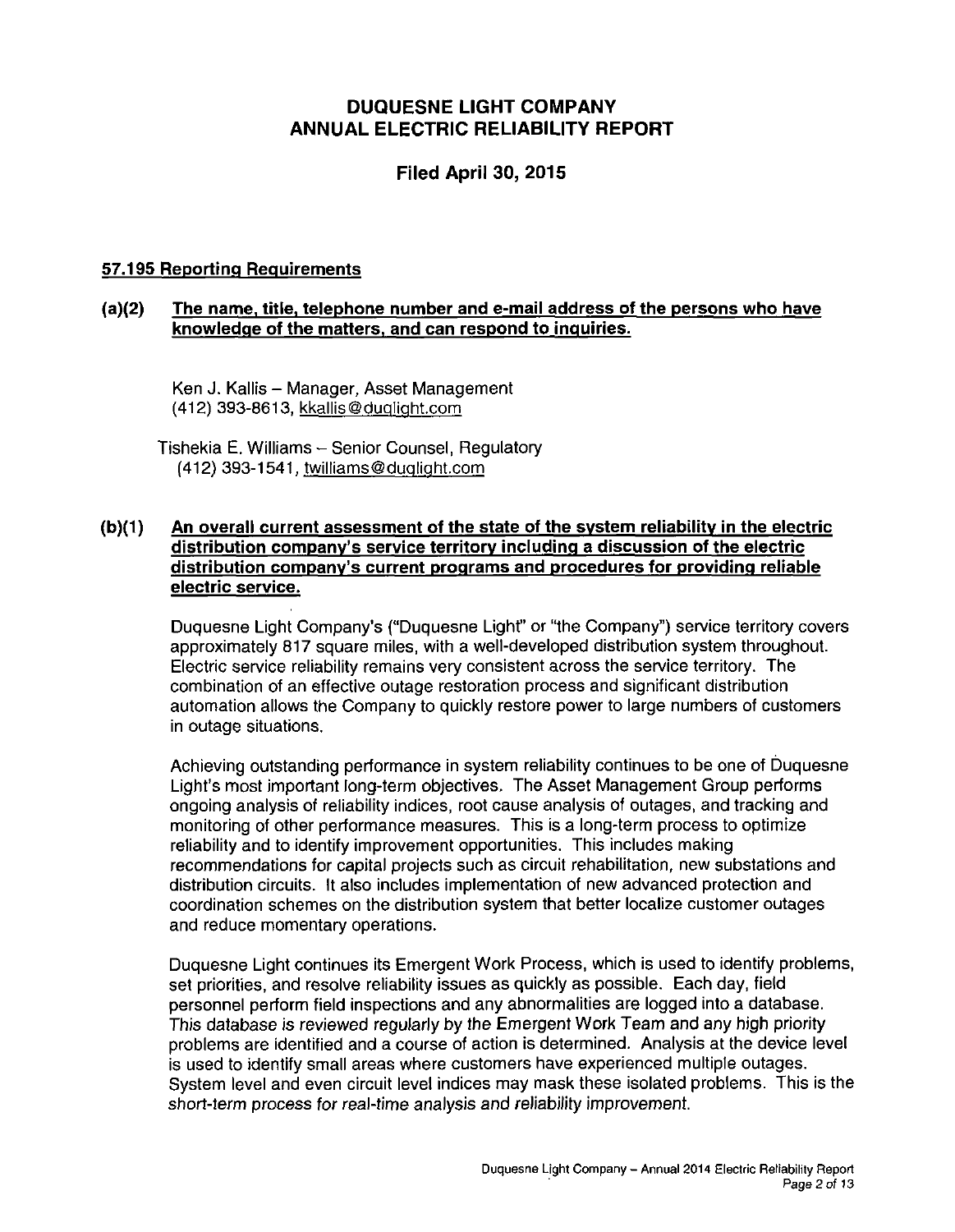Scheduled preventative and predictive maintenance activities continue to reduce the potential for future service interruptions. Corrective maintenance is prioritized with the objective to reduce backlog in the most cost-efficient manner.

Several capital budget projects target distribution reliability improvements, including pole replacement, substation rehabilitation, circuit load relief and voltage improvement, URD rehabilitation, circuit rearrangement and installation of additional automated remotely controlled pole top devices.

Specific programs, procedures and ongoing maintenance activities that support Duquesne Light's commitment to service reliability include:

- o An Infrared Inspection Program that systemically identifies circuit problems for remedial action in advance of failure.
- o A Rights-of-Way Vegetation Management Maintenance Program with the goal of reducing tree and branch failures through proactive pruning and removal to manage proper clearances. Duquesne Light believes that this program will help to shorten the duration of outages by addressing targeted tree failure conditions that typically result in physical damage to our facilities.
- o An all pulse-reclosing protection technology has been implemented on some 23kV circuits. This technology eliminates traditional "hard reclosing", thereby making it easier and faster to conduct repairs and restore circuits to normal operation, enabling customers to be restored more quickly. This technology also reduces stress and damage on the entire circuit since the breaker is no longer required to trip, also contributing to the reduction in momentary outages to customers.
- o Line maintenance work of various types is regularly performed in order to maintain distribution plant. This work includes replacement of cross arms, arresters, insulators, and other equipment on the overhead system as well as inspections and remedial work on the underground system.
- o Storm Preparedness Training is conducted each year and Storm Review Meetings are held following major events. These meetings focus on the successes and failures of the most recent emergency service restoration effort. Service restoration process improvements are made as needed to improve response time and effectiveness during the next restoration effort.

## **(b)(2) A description of each major event that occurred during the vear being reported on, including the time and duration of the event, the number of customers affected, the cause of the event and anv modified procedures adopted in order to avoid or minimize the impact of similar events in the future.**

No major events occurred during 2014.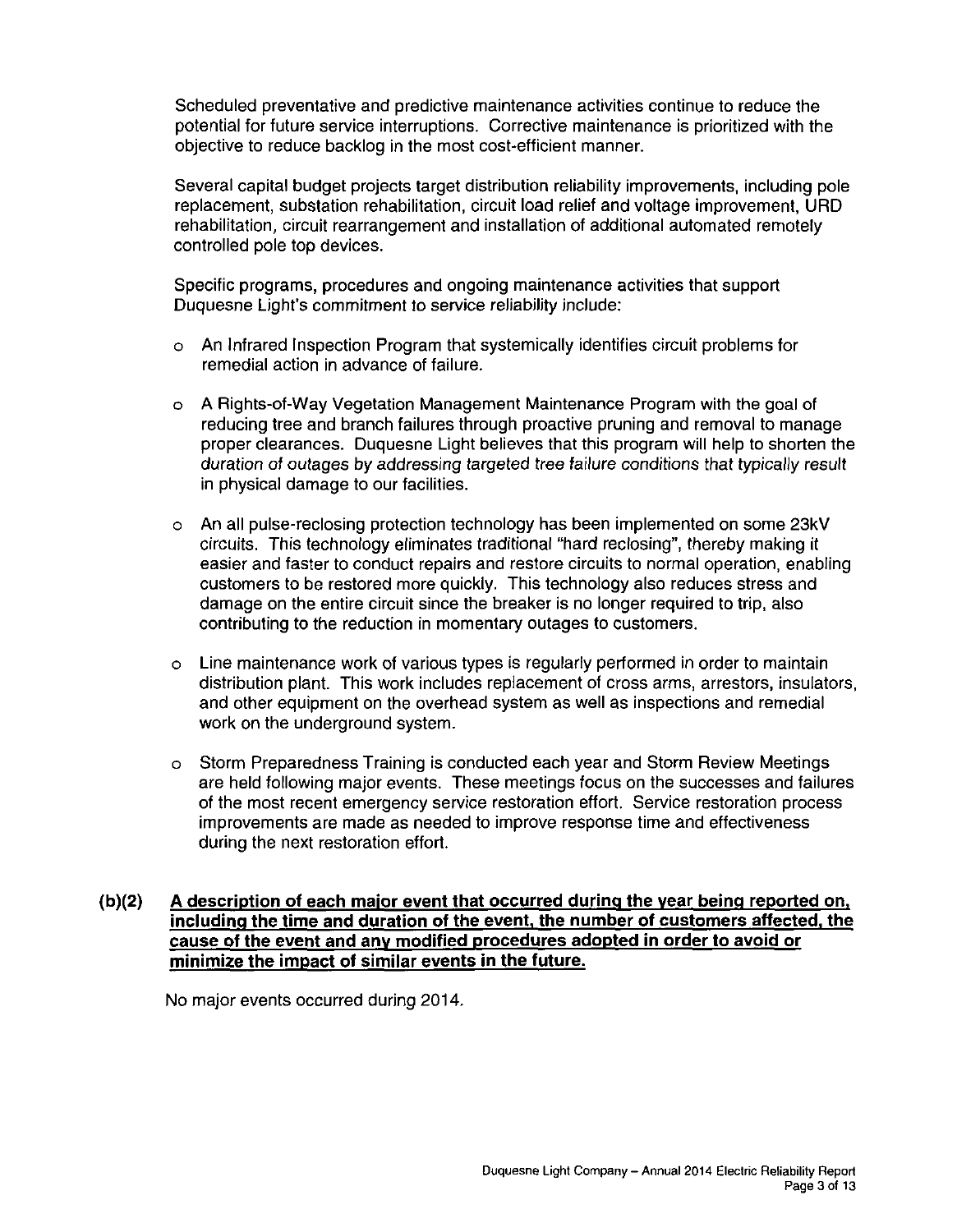**(b)(3) A table showing the actual values of each of the reliability indices (SAIFI. CAIDI, SAIDI, and if available. MAIFI) for the electric distribution company's service territory for each of the preceding 3 calendar years. The report shall include the data used in calculating the indices, namely the average number of customers served, the number of sustained customer minutes interruptions, the number of customers affected, and the minutes of interruption. If MAIFI values are provided, the number of customer momentary interruptions shall also be reported.** 

| <b>RELIABILITY BENCHMARKS AND STANDARDS</b>           |  |  |  |  |  |  |
|-------------------------------------------------------|--|--|--|--|--|--|
| <b>Duquesne Light Company</b>                         |  |  |  |  |  |  |
| ustam Deufaumanes Masoures with Moise Evants Evaludes |  |  |  |  |  |  |

| OVSICIII I CHOHIRAGE MCQSULCS MINI MAJOL ETCHIS EXCRUSCU |              |              |              |              |
|----------------------------------------------------------|--------------|--------------|--------------|--------------|
|                                                          | <b>SAIDI</b> | <b>SAIFI</b> | <b>CAIDI</b> | <b>MAIFI</b> |
| 2012                                                     | 79           | 0.67         | 117          |              |
| 2013                                                     | 75           | 0.62         | 121          |              |
| 2014                                                     | 63           | 0.62         | 102          |              |
| 3 Year Average                                           | 72           | 0.64         | 113          |              |
| <b>Benchmark</b>                                         | 126          | 1.17         | 108          |              |

\* Sufficient information to calculate MAIFI is unavailable.

#### Formulas Used in Calculating the Indices

| SAIFI = | (Total KVA interrupted) - (KVA impact of major events)<br><b>System Connected KVA</b>                |
|---------|------------------------------------------------------------------------------------------------------|
| SAIDI ≔ | (Total KVA-minutes interrupted) - (KVA-minute impact of major events)<br><b>System Connected KVA</b> |
| CAIDI = | <b>SAIDI/SAIFI</b>                                                                                   |

#### **Data used in calculating the indices**

#### **2014**

Total KVA Interrupted for the Period Total KVA-Minutes Interrupted System Connected Load as of 12/31/14: 4,435,147 KVA 7,186,118 KVA

#### **2013**

Total KVA Interrupted for the Period (Excluding July 10, 2013 Major Event) Total KVA-Minutes Interrupted (Excluding July 10, 2013 Major Event) System Connected Load as of 12/31/13:

July 10, 2013 Major Event

450,494,020 KVA Minutes

4,432,987 KVA

#### 536,328,687 KVA-Minutes

7,195,761 KVA

724,661 KVA (10% of System Load)

178,805,024 KVA-Minutes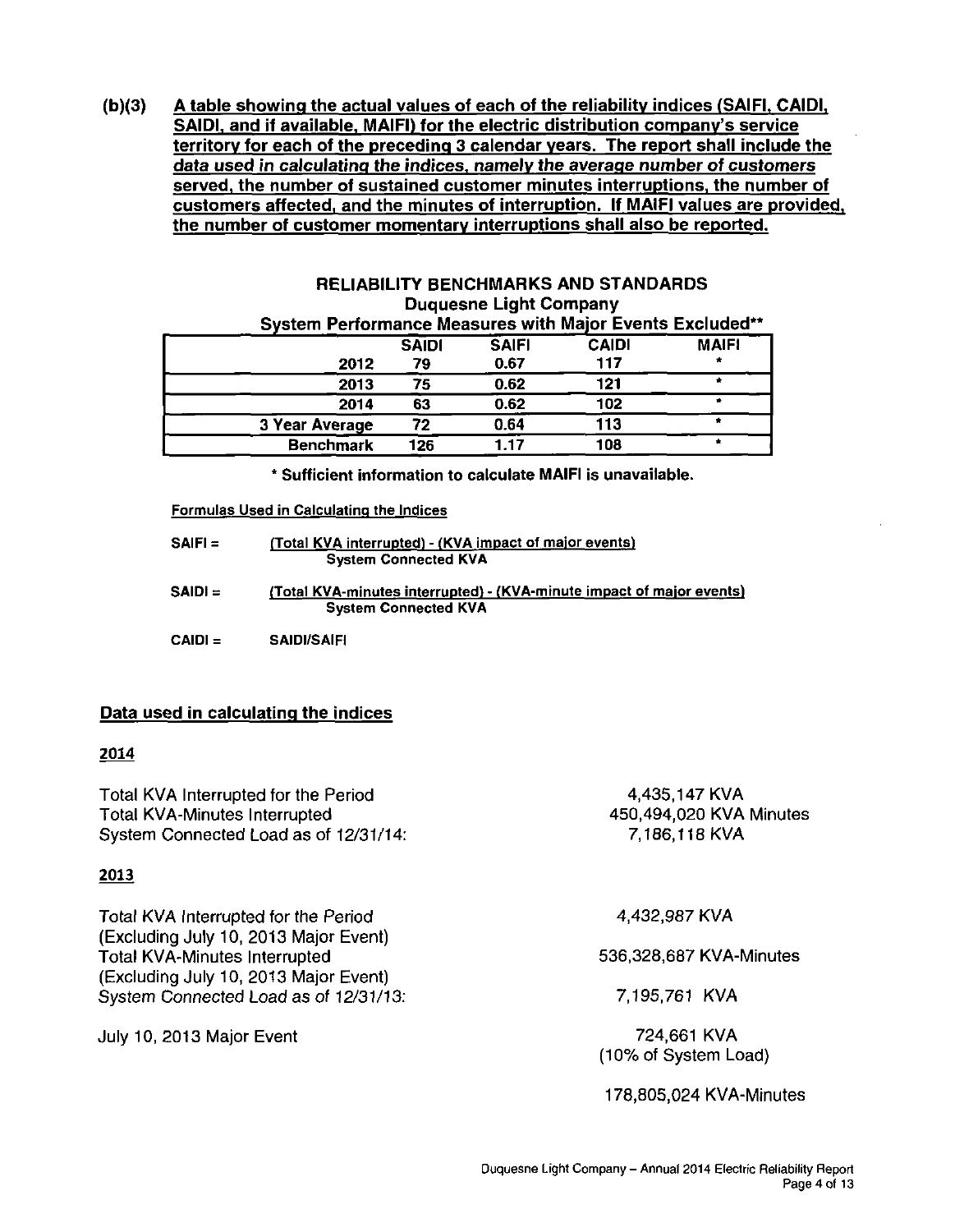## **2012**

 $\ddot{\phantom{a}}$ 

Total KVA Interrupted for the Period Total KVA-Minutes Interrupted System Connected Load as of 12/31/12:

4,790,378 KVA 560,098,427 KVA-Minutes 7,120,660 KVA

**b)(4) A breakdown and analysis of outage causes during the vear being reported on. including the number and percentage of service outages and customer interruption minutes categorized by outage cause such as eguipment failure, animal contact, tree related, and so forth. Proposed solutions to identified service problems shall be reported.** 

January 1, 2014 through December 31, 2014- No PUC Major Event Exclusions

| <b>CAUSE</b>              | NO. OF<br><b>OUTAGES</b> | <b>OUTAGE</b><br><b>PERCENTAGE</b> | <b>KVA</b><br><b>TOTAL</b> | <b>KVA</b><br><b>PERCENTAGE</b> | <b>KVA-MINUTE</b><br><b>TOTAL</b> | <b>KVA-MINUTE</b><br><b>PERCENTAGE</b> |
|---------------------------|--------------------------|------------------------------------|----------------------------|---------------------------------|-----------------------------------|----------------------------------------|
| <b>Storms</b>             | 346                      | 13%                                | 592,285                    | 13%                             | 70,746,519                        | 16%                                    |
| <b>Trees (Contact)</b>    | 25                       | 1%                                 | 22,278                     | 1%                              | 1,419,432                         | 1%                                     |
| <b>Trees (Falling)</b>    | 687                      | 26%                                | 1,053,171                  | 24%                             | 150,158,090                       | 33%                                    |
| <b>Equipment Failures</b> | 793                      | 30%                                | 1,507,481                  | 34%                             | 138,776,432                       | 31%                                    |
| <b>Overloads</b>          | 119                      | 4%                                 | 140,858                    | 3%                              | 8,249,599                         | 2%                                     |
| <b>Vehicles</b>           | 137                      | 5%                                 | 291,497                    | 7%                              | 33,364,456                        | 7%                                     |
| Other                     | 551                      | 21%                                | 827,577                    | 18%                             | 47,779,492                        | 10%                                    |
| <b>TOTALS</b>             | 2,658                    | 100%                               | 4,435,147                  | 100%                            | 450,494,020                       | 100%                                   |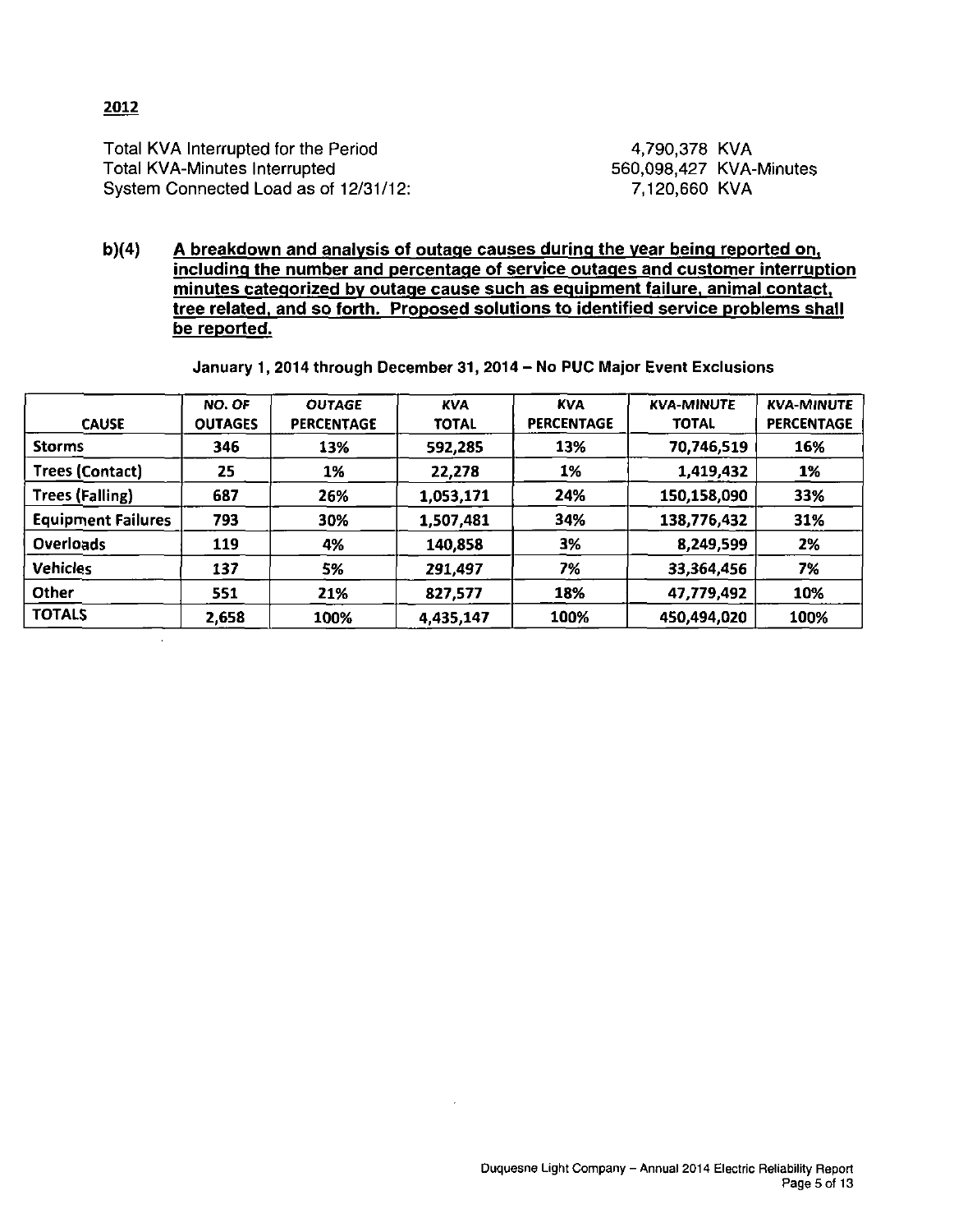## **(b)(5) A list of remedial efforts taken to date and planned for circuits that have been on the worst performing 5% of circuits list for a vear or more.**

Duquesne Light has 7 circuits that have been on the worst performing 5% of circuits list for four consecutive quarters. All of these circuits have received remedial action which is expected to improve their reliability in 2015. The Company will continue to monitor these circuits closely during 2015 to verify that the remedial actions taken have been successful and that reliability has improved. Many of the circuits have already shown improvement as indicated in the following detailed descriptions and have not seen a repeat outage for one or more quarters. Duquesne uses a very sophisticated automated protection system on its 23kV circuits which utilize numerous 3 phase IntelliRupters, sectionalizers and reclosers on the main feeders and as ties to adjacent circuits. This automation technology with remote control generally allows circuit problems to be isolated and rerouted in less than 5 minutes. Only a small portion of the customers on a worst performing circuit generally experience reliability issues.

| Rank           | Circuit | <b>Name</b> | <b>Service</b><br><b>Center</b> | <b>Remedial Actions Planned or Taken</b>                                                                                                                                                                                                                                                                                                                               |
|----------------|---------|-------------|---------------------------------|------------------------------------------------------------------------------------------------------------------------------------------------------------------------------------------------------------------------------------------------------------------------------------------------------------------------------------------------------------------------|
|                |         |             |                                 | Five device outages in 2014 on EA259 and ER198:<br>One outage occurred during the fourth quarter due to a tree<br>falling on the conductor during a storm.<br>Four outages occurred during the first and second quarters<br>and were caused by tree fall-ins.                                                                                                          |
| 1              | 23681   | Woodville   | Preble                          | <b>Remedial Actions:</b><br>Vegetation Management re-inspected the area of the circuit<br>that had outages and corrected the problems found during<br>the third quarter of 2014.<br>Pulse-reclosing was implemented on part of this circuit<br>which will improve fault protection and overall circuit<br>coordination. This will help to reduce circuit damage during |
|                |         |             |                                 | faults that occur in the future and decrease restoration time<br>for customers.                                                                                                                                                                                                                                                                                        |
|                |         |             |                                 | Four breaker outages in 2014:<br>One outage occurred in fourth quarter due to a tree being<br>uprooted during wet conditions.<br>Two outages occurred in the first and second quarters due<br>to tree fall-ins.                                                                                                                                                        |
| $\overline{2}$ | 4237    | West End    | Preble                          | One outage occurred in the second quarter due to a storm.                                                                                                                                                                                                                                                                                                              |
|                |         |             |                                 | <b>Remedial Actions:</b><br>Vegetation Management inspected the entire circuit as part<br>of its 2014 schedule maintenance program in June 2014<br>and corrected all potential problems found.                                                                                                                                                                         |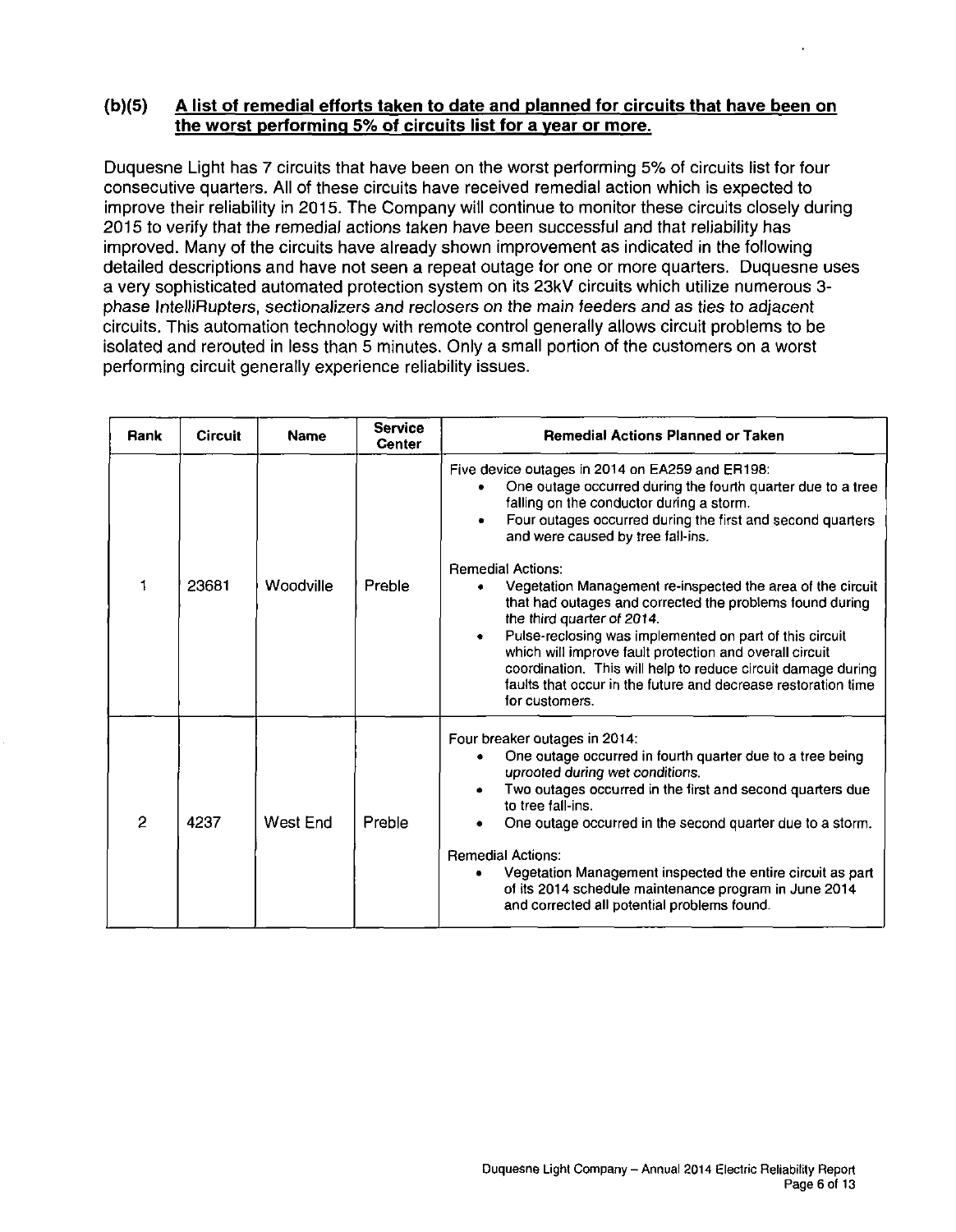| Rank                    | <b>Circuit</b> | <b>Name</b>            | Service<br><b>Center</b> | <b>Remedial Actions Planned or Taken</b>                                                                                                                                                                                                                                                                                                                                                                                                                                                                                                                                                                                                                                                                                                                                             |
|-------------------------|----------------|------------------------|--------------------------|--------------------------------------------------------------------------------------------------------------------------------------------------------------------------------------------------------------------------------------------------------------------------------------------------------------------------------------------------------------------------------------------------------------------------------------------------------------------------------------------------------------------------------------------------------------------------------------------------------------------------------------------------------------------------------------------------------------------------------------------------------------------------------------|
|                         |                |                        |                          | Four breaker / "loss of supply" outages in 2014:<br>One outage occurred during the fourth quarter due to a tree<br>fall-in during a storm.<br>One outage occurred during the fourth quarter due to a<br>$\bullet$<br>motor vehicle accident.<br>One outage occurred in second quarter due to a storm.<br>One outage occurred in first quarter and was tree related.                                                                                                                                                                                                                                                                                                                                                                                                                  |
| 3                       | 4155           | Long                   | Penn<br><b>Hills</b>     | <b>Remedial Actions:</b><br>Two IntelliRupters were installed on the sub-transmission<br>circuit feeding through Long Substation one on each side<br>of the substation. The installation was successfully<br>completed during the first quarter of 2014 well before storm<br>season.<br>Reliability has improved significantly on the two Long 4kV<br>circuits (4154 & 4155) since Auto Fault-Clearing<br>functionality was added to the two new IntelliRupters in the<br>second quarter. (Circuit 4154's reliability has already<br>improved sufficiently to be off this list.)                                                                                                                                                                                                     |
| $\overline{\mathbf{4}}$ | 23716          | <b>Pine Creek</b>      | Edison                   | Three breaker outages in 2014:<br>One outage occurred in third quarter when operators tied<br>٠<br>over a portion of another Pine Creek circuit that had a pole<br>failure which caused the breaker to lock out.<br>Two outages occurred in the first and second quarters and<br>were tree-related.<br><b>Remedial Actions:</b><br>The Company converted this circuit and two other Pine<br>Creek circuits to all pulse-reclosing operation in the fourth<br>quarter of 2014. The conversion will help to reduce circuit<br>damage during faults that occur in the future, minimize the<br>number of customers affected and decrease restoration<br>time for those customers that are affected.                                                                                      |
| 5                       | 22869          | Midland-<br>Cook Ferry | Raccoon                  | Three device outages in 2014 on WR875:<br>One outage occurred in the second quarter due a storm<br>٠<br>that blew a large tree across all three phases of the feeder.<br>One outage occurred in the first quarter due to a<br>downstream tie device that failed causing a primary fault.<br>One outage occurred during the first quarter due to a dead<br>pine tree that fell across all three phases of the feeder.<br><b>Remedial Actions:</b><br>Auto-fault clearing functionality was added to the sub-<br>transmission portion of this circuit early in the second<br>quarter of 2014 when four new IntelliRupters were<br>installed. Overall reliability on this circuit has improved<br>since then and WR875 had no lockouts during the third and<br>fourth quarters of 2014. |

 $\hat{\mathbf{v}}$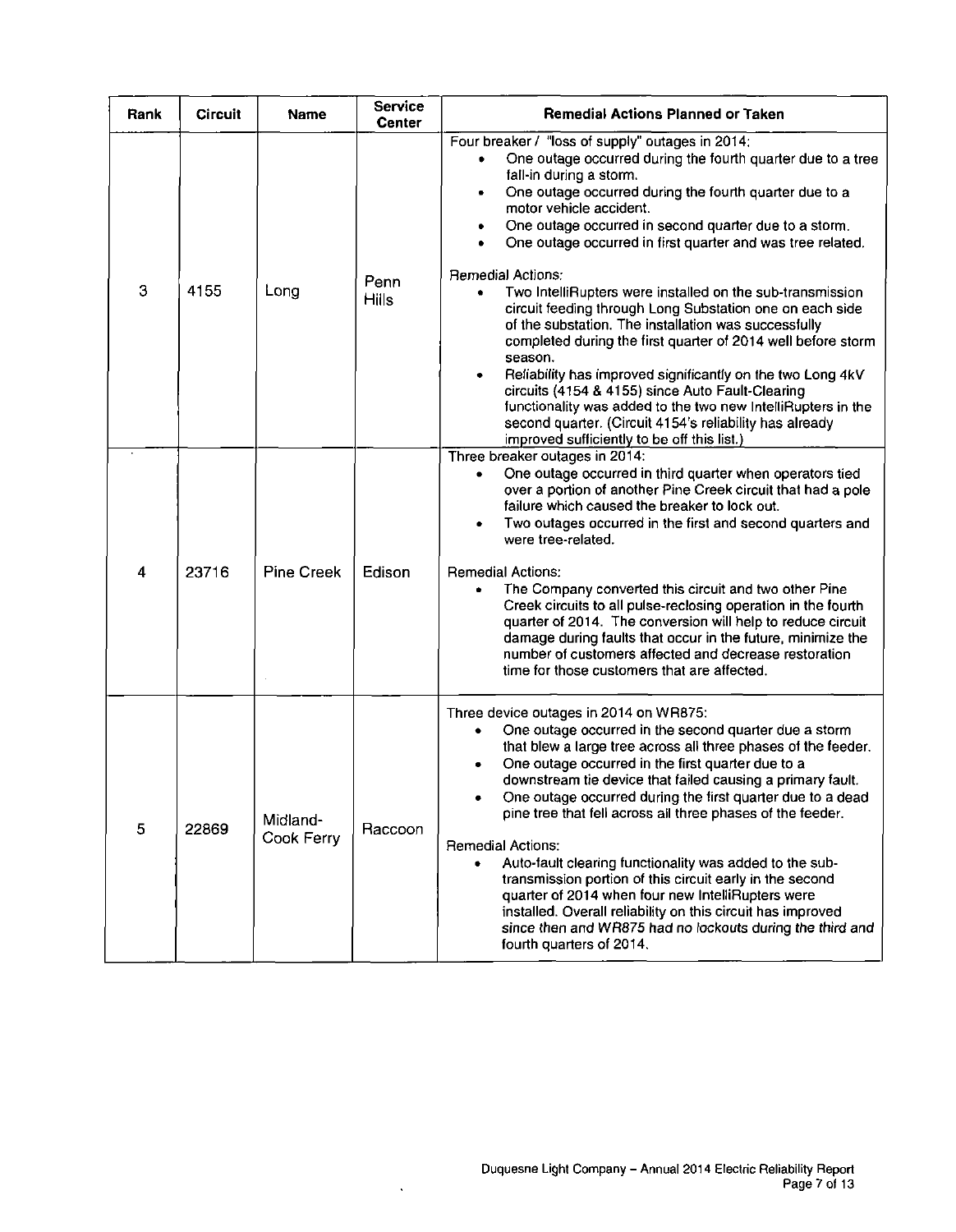| Rank           | <b>Circuit</b> | <b>Name</b> | <b>Service</b><br><b>Center</b> | <b>Remedial Actions Planned or Taken</b>                                                                                                                                                                                                                                                                                                                                                                                                                                                                                                                                                                                                                                                                                                                                                                       |
|----------------|----------------|-------------|---------------------------------|----------------------------------------------------------------------------------------------------------------------------------------------------------------------------------------------------------------------------------------------------------------------------------------------------------------------------------------------------------------------------------------------------------------------------------------------------------------------------------------------------------------------------------------------------------------------------------------------------------------------------------------------------------------------------------------------------------------------------------------------------------------------------------------------------------------|
| 6              | 23640          | Midland     | Raccoon                         | Three device outages in 2014 on WR595:<br>One lockout occurred in the fourth quarter due to an<br>equipment failure.<br>Two outages occurred in the second quarter due to tree<br>fall-ins.<br><b>Remedial Actions:</b><br>Vegetation Management inspected the area of the circuit<br>that has had recent outages and found no underlying<br>problems that needed to be addressed. The Company<br>converted this circuit to all pulse-reclosing operation at the<br>end of 2013. Reliability indices for this circuit are                                                                                                                                                                                                                                                                                      |
|                |                |             |                                 | improving.                                                                                                                                                                                                                                                                                                                                                                                                                                                                                                                                                                                                                                                                                                                                                                                                     |
| $\overline{7}$ | 23950          | Wilkinsburg | Penn<br><b>Hills</b>            | Two outages occurred in 2014 - one breaker outage and one Loss-<br>of-Supply outage occurred in 2014:<br>The breaker outage occurred in the second quarter during<br>a storm when lightning burnt down B-Phase primary.<br>The Loss-of-Supply outage occurred in the second quarter<br>when the sub-transmission network feeding Wilkinsburg<br>substation experienced an outage during a storm that hit<br>the area especially hard.<br><b>Remedial Actions:</b><br>Scheduled reliability improvement work was completed for,<br>Long, Eastwood and Sandy Creek substations in 2014.<br>This has also improved reliability at Wilkinsburg because<br>these substations are all interconnected through the sub-<br>transmission network that feeds Wilkinsburg substation<br>reducing risks of loss of supply. |

 $\mathbf{r}$ 

 $\ddot{\phantom{a}}$ 

 $\sim$   $\sim$ 

 $\hat{\mathcal{L}}$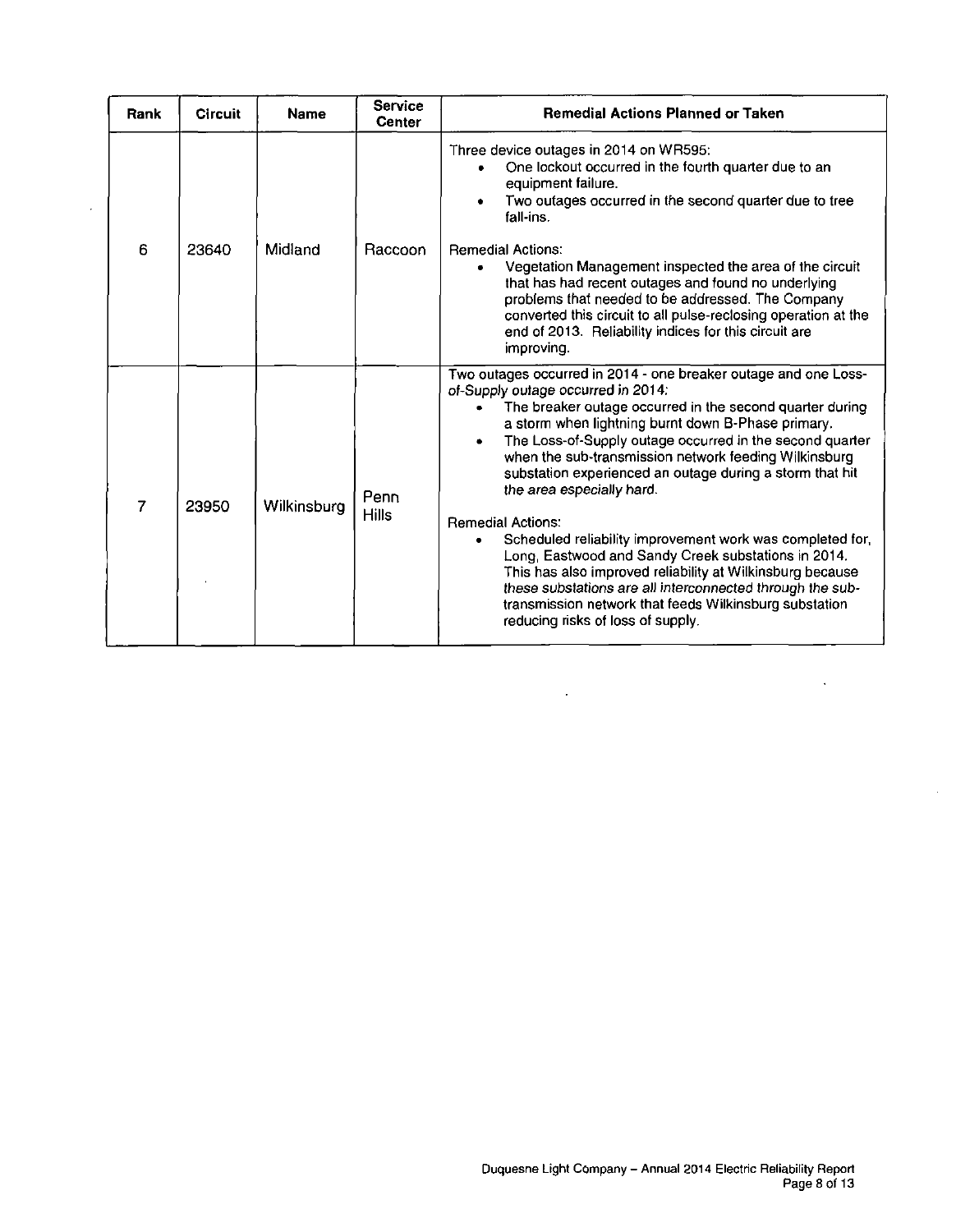**(b)(6) A comparison of established transmission and distribution inspection and maintenance goals/objectives versus actual results achieved during the vear being reported on. Explanations of anv variances shall be included.** 

|                                                                  |                                | <b>Target</b><br>for | <b>YTD</b><br><b>Actuals</b> |                     |
|------------------------------------------------------------------|--------------------------------|----------------------|------------------------------|---------------------|
| Program<br>Project                                               | Unit of<br><b>Measurement</b>  | Year<br>2014         | Year<br>2014                 | Percent<br>Complete |
|                                                                  |                                |                      |                              |                     |
| <b>Communications Goals</b>                                      |                                |                      |                              |                     |
| Communication Battery Maintenance                                | <b>Batteries</b>               | 96                   | 100                          | 104%                |
| <b>Overhead Distribution Goals</b>                               |                                |                      |                              |                     |
| Recloser Inspections                                             | Circuits                       | 133                  | 135                          | 102%                |
| Pole Inspections                                                 | Poles                          | 17.690               | 17,866                       | 101%                |
| OH Line Inspections                                              | <b>Circuits</b>                | 133                  | 135                          | 102%                |
| OH Transformer Inspections                                       | <b>Circuits</b>                | 133                  | 135                          | 102%                |
| Padmount & Below Grade Inspection                                | <b>Circuits</b>                | 83                   | 83                           | 100%                |
| <b>Overhead Transmission Goals</b>                               |                                |                      |                              |                     |
| Helicopter Inspections                                           | Number of Structures           | 500                  | 570                          | 114%                |
| Ground Inspections                                               | Number of Structures           | 350                  | 364                          | 104%                |
| <b>Substations Goals</b>                                         |                                |                      |                              |                     |
| Circuit Breaker Maintenance                                      | <b>Breakers</b>                | 715                  | 753                          | 105%                |
| <b>Station Transformer Maintenance</b>                           | Transformers                   | 67                   | 70                           | 104%                |
| <b>Station Battery Maintenance</b>                               | <b>Batteries</b>               | 980                  | 964                          | 98%                 |
| <b>Station Relay Maintenance</b>                                 | Relays                         | 710                  | 747                          | 105%                |
| <b>Station Inspections</b>                                       | <b>Sites</b>                   | 2.100                | 2.077                        | 99%                 |
| <b>Underground Distribution Goals</b>                            |                                |                      |                              |                     |
| Manhole Inspections                                              | Manholes                       | 700                  | 738                          | 105%                |
| Major Network Inspection (Prot Relay)                            | <b>Network Protectors</b>      | 92                   | 96                           | 104%                |
| Minor Network Visual Inspection<br>(Transformer/Protector/Vault) | <b>Network</b><br>Transformers | 573                  | 586                          | 102%                |
| <b>Underground Transmission Goals</b>                            |                                |                      |                              |                     |
| Pressurization and Cathodic<br>Protection Plant Inspection       | Work Packages                  | 52                   | 52                           | 100%                |
| <b>Vegetation Management Goals</b>                               |                                |                      |                              |                     |
|                                                                  | Circuit Overhead               |                      |                              |                     |
| Overhead Line Clearance                                          | Miles                          | 1.300                | 1.381                        | 106%                |

2014 Transmission and Distribution Goals and Objectives

#### 2014 Maintenance Goals and Objectives -Year-End Variances

The Company is providing the following information regarding the two negative variances.

Duquesne Light set the 2014 goal for PUC Required Distribution Substation Inspections to 2,100 inspections; (175 stations x 12 = 2,100). Since providing these goals, the Company has removed two substations from service making them no longer available to inspect; reducing the number of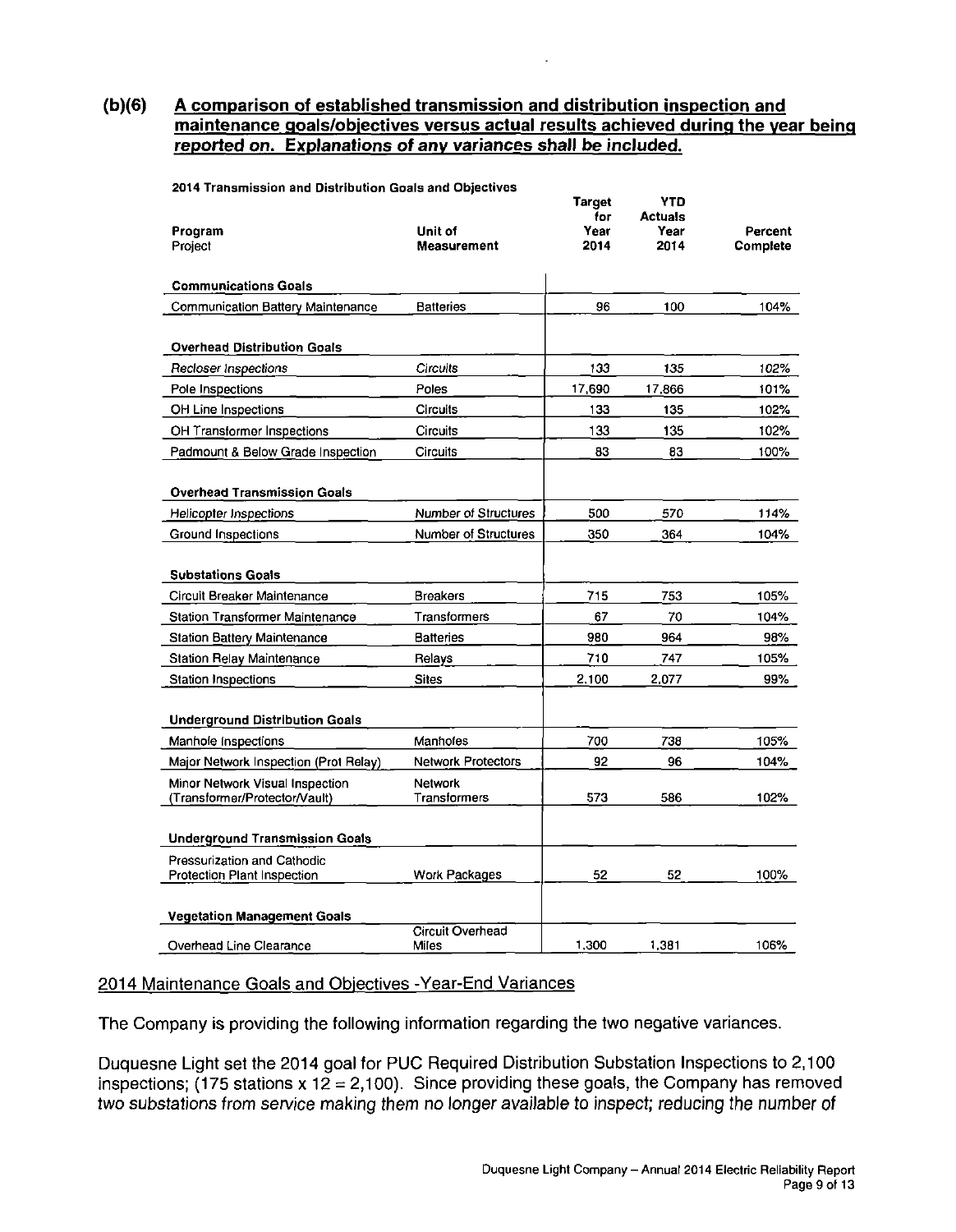distribution substations to the current number of 173 stations; 2,077 inspections have been completed in 2014.

The variance in Station Battery Maintenance program is due to the elimination of substations as well as a timing difference with respect to how the company inspects batteries under NERC requirements.

## **(b)(7) A comparison of budgeted versus actual transmission and distribution operation and maintenance expenses for the vear being reported on. Explanations of anv variances shall be included.**

Budget Variance Recap - O&M Expenses For the Twelve Months Ending December 31, 2014 Favorable / (Unfavorable)

|                     | Customer<br>Care                                                          | External<br>Affairs | Human<br>Resources | Operations/<br>Operation<br>Services | Technoloav | General<br>Corporate* | Total       |
|---------------------|---------------------------------------------------------------------------|---------------------|--------------------|--------------------------------------|------------|-----------------------|-------------|
| Гоtal Actual        | 46.348.279                                                                | 10.277.978          | 13,478,196         | 60.529.305                           | 32,723,393 | 46.551.202            | 209.908.353 |
| <b>Total Budget</b> | 53.162.362                                                                | 10.926.101          | 12.481,801         | 65.755.975                           | 37.718.570 | 44.644.418            | 224.689.227 |
| Variance            | 6.814.083                                                                 | 648.123             | (996.395)          | 5,226,670                            | 4.995.177  | (1.906.784)           | 14,780,874  |
|                     | *Includes Finance, Office of General Counsel and Senior Management Costs. |                     |                    |                                      |            |                       |             |

"Includes Finance, Office of General Counsel and Senior Management Costs

The O&M underspend for the twelve months ended December 31, 2014 is attributable to open positions primarily within the customer care, operations and technology functions.

## **(b)(8) A comparison of budgeted versus actual transmission and distribution capital expenditures for the vear being reported on. Explanations of anv variances shall be included.**

**Budget Variance Recap - Capital** For the Twelve Months Ending December 31, 2014 Favorable / (Unfavorable)

|                     | Customer  | External  | Human      | Operations/<br><b>Operations</b> |              | General     |             |
|---------------------|-----------|-----------|------------|----------------------------------|--------------|-------------|-------------|
|                     | Care      | Affairs   | Resources  | Services                         | Technology   | Corporate*  | Total       |
| <b>Total Actual</b> | 2,575,425 | 11.345    | 10.676,775 | 111,141,093                      | 60,570,098   | 37.541,416  | 222,516,152 |
| Total Budget        | 4,082,130 | 0         | 11.978.638 | 154,563,074                      | 49,482,172   | 29,065,872  | 249,171,886 |
| Variance            | 1,506,705 | (11, 345) | 1.301,863  | 43,421.981                       | (11,087,926) | (8,475,544) | 26,655,734  |

'Includes Finance, Office of General Counsel and Senior Management Costs

The capital underspend for the twelve months ended December 31, 2014 is attributable to lower storm restoration spending than budgeted and the timing of various projects. Significant material delays for a major capital project are the single largest driver to the capital underspends in Operations/Operation Services.

 $\Delta$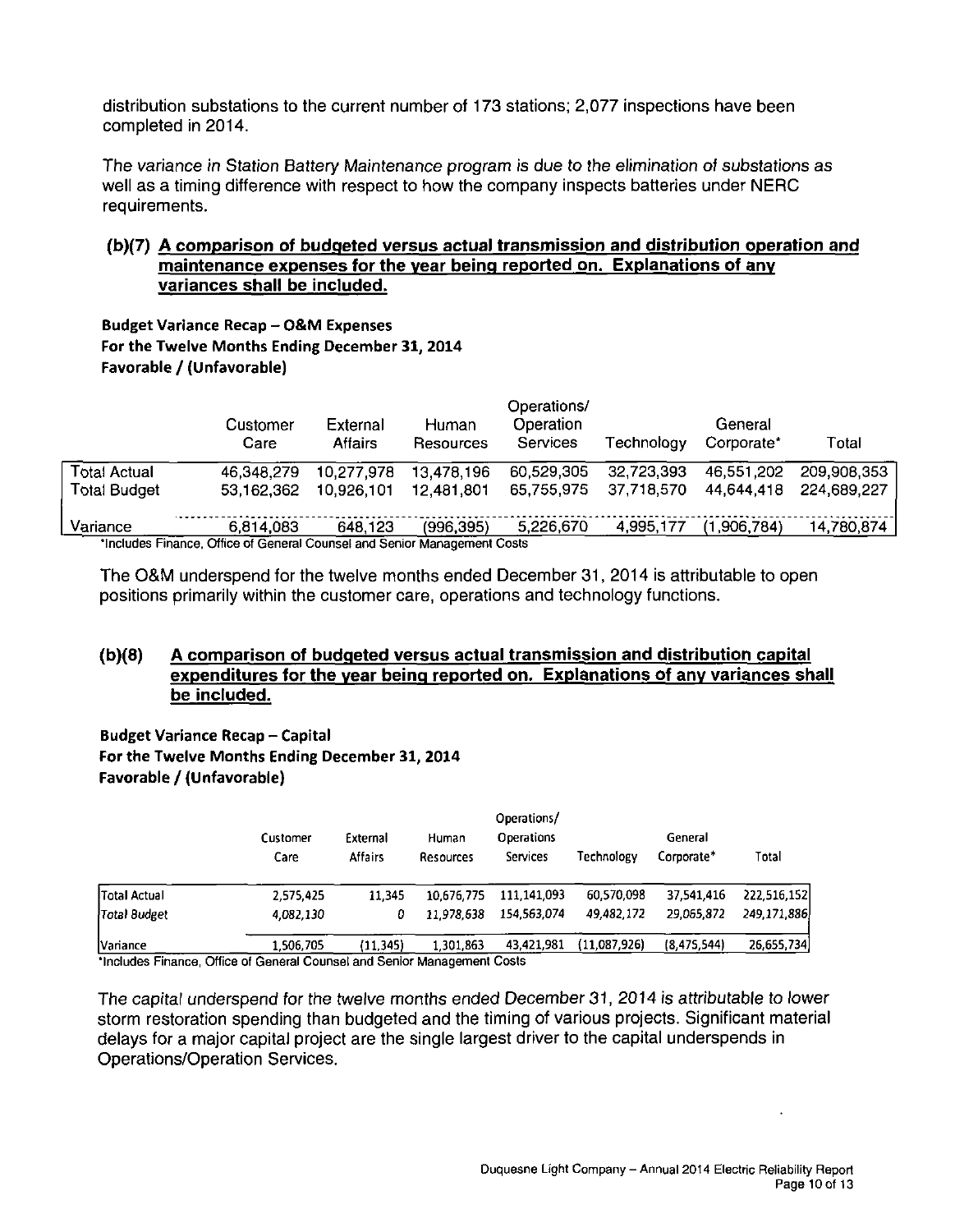## **(b)(9) Quantified transmission and distribution inspection and maintenance goals/objectives for the current calendar vear detailed by svstem area (i.e.. transmission, substation, and distribution).**

| Program<br>Project                     | Unit of<br><b>Measurement</b> | Target<br>for<br>Year<br>2015 |
|----------------------------------------|-------------------------------|-------------------------------|
| <b>Communications Goals</b>            |                               |                               |
| Communication Battery Maintenance      | <b>Batteries</b>              | 96                            |
| <b>Overhead Distribution Goals</b>     |                               |                               |
| Recloser Inspections                   | <b>Circuits</b>               | 130                           |
| Pole Inspections                       | Poles                         | 17,945                        |
| OH Line Inspections                    | <b>Circuits</b>               | 130                           |
| OH Transformer Inspections             | <b>Circuits</b>               | 130                           |
| Padmount & Below Grade Inspections     | <b>Circuits</b>               | 81                            |
| Overhead Transmission Goals            |                               |                               |
| Helicopter Inspections                 | Number of Structures          | 500                           |
| Ground Inspections                     | Number of Structures          | 350                           |
| <b>Substations Goals</b>               |                               |                               |
| Circuit Breaker Maintenance            | <b>Breakers</b>               | 725                           |
| <b>Station Transformer Maintenance</b> | Transformers                  | 67                            |
| <b>Station Battery Maintenance</b>     | <b>Batteries</b>              | 968                           |
| <b>Station Relay Maintenance</b>       | Relays                        | 615                           |
| <b>Station Inspections</b>             | <b>Sites</b>                  | 2,067                         |
| <b>Underground Distribution Goals</b>  |                               |                               |
| Manhole Inspections                    | Manholes                      | 700                           |
| Major Network Inspection (Prot Relay)  | <b>Network Protectors</b>     | 92                            |
| Minor Network Visual Inspection        | Network                       |                               |
| (Transformer/Protector/Vault)          | Transformers                  | 573                           |
| <b>Underground Transmission Goals</b>  |                               |                               |
| Pressurization and Cathodic            |                               |                               |
| Protection Plant Inspection            | Work Packages                 | 52                            |
| Vegetation Management Goals            |                               |                               |
| Overhead Line Clearance                | Circuit Overhead<br>Miles     | 1,300                         |
|                                        |                               |                               |

2015 Transmission and Distribution Goals and Objectives

 $\mathcal{L}$ 

 $\hat{\mathcal{L}}$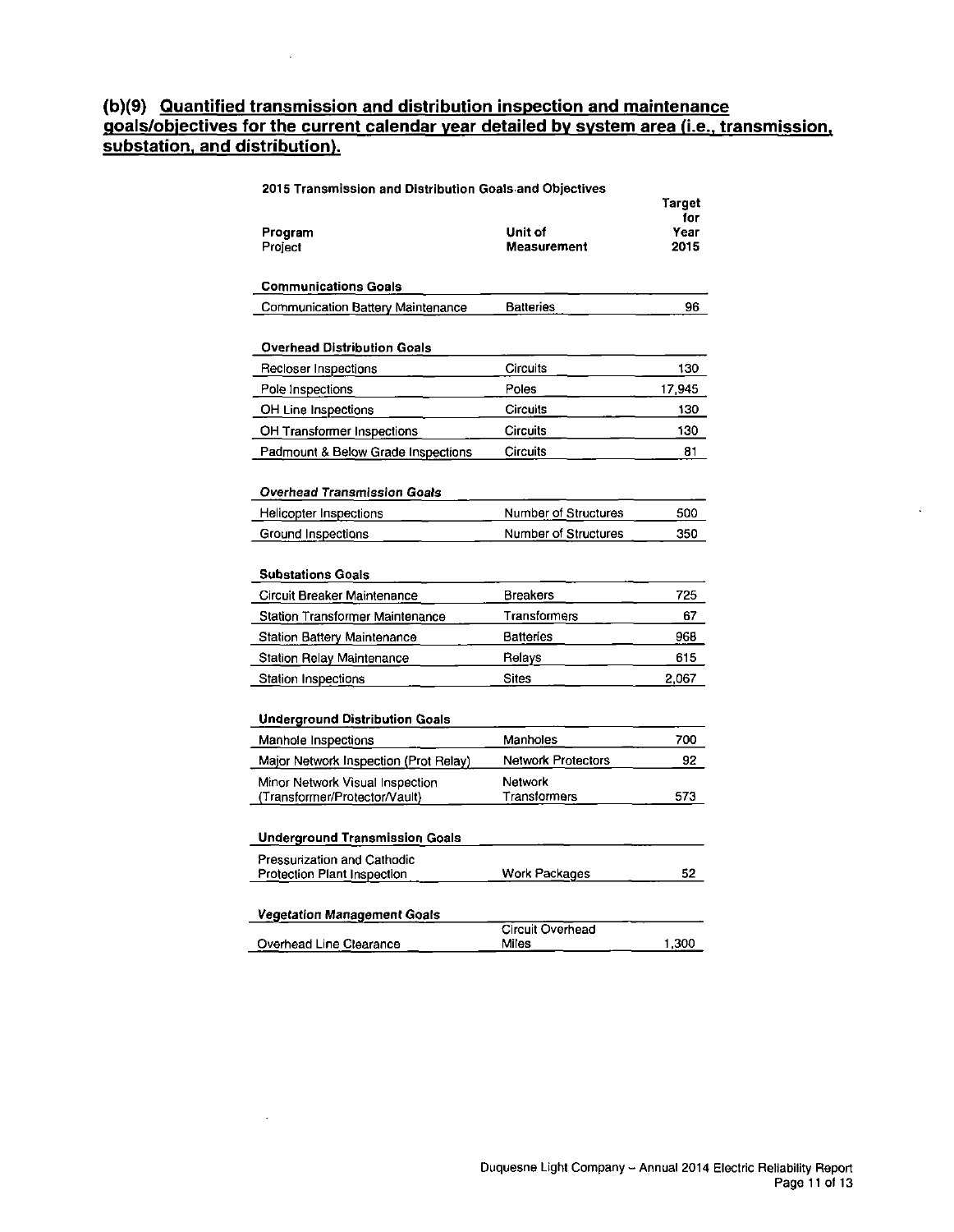## **(b)(10) Budgeted transmission and distribution operation and maintenance expenses for the current vear in total and detailed by FERC account.**

#### **2015 BUDGET Favorable / (Unfavorable)**

|              | Customer<br>Care | External<br><b>Affairs</b> | Human<br>Resources | Operations /<br>Operation<br><b>Services</b> | Technology | General<br>Corporate * | Total       |
|--------------|------------------|----------------------------|--------------------|----------------------------------------------|------------|------------------------|-------------|
| Total Budget | 52,014,624       | 3,985,017                  | 14.854.453         | 67,978,519                                   | 47,486,898 | 48,528,722             | 234,848,233 |

\* Includes Finance, Office of General Counsel and Senior Management Costs

## **(b)(11) Budgeted transmission and distribution capital expenditures for the current vear in total and detailed bv FERC account.**

#### **2015 BUDGET Favorable / (Unfavorable)**

|                     | Customer<br>Care | External<br>Affairs | Human<br>Resources | Operations /<br>Operation<br>Services | Technology | General<br>Corporate | Total       |
|---------------------|------------------|---------------------|--------------------|---------------------------------------|------------|----------------------|-------------|
| <b>Total Budget</b> | 3,540,919        |                     | 12,994.568         | 168,147,376                           | 71.199.827 | 30,461,273           | 286,343,963 |

\* Includes Finance, Office of General Counsel and Senior Management Costs

The Duquesne Light 2015 Transmission and Distribution Capital (b)(11) Budgets and Expenditures consist of the following work elements:

- Restoration of Service costs includes expenses to restore service to customers during storm-related events, and restoration from outages caused by system and component equipment failures.
- o Customer Commitment costs include expenses to satisfy residential, commercial, industrial and governmental initiated work requests.
- o System Maintenance costs include expenses for programmed preventive and corrective maintenance work.
- o System Improvement costs include expenses incurred to provide load relief in growth areas identified through system assessment, as well as continued targeted replacement of systems and components based on maintenance findings and trended useful life.
- o Utility costs required to enhance and maintain systems and processes necessary in support of the utility operations including metering systems, technology development to satisfy hardware and system application needs, transmission and distribution planning, all revenue cycle processes and all Operations support and Administrative and General expenses.